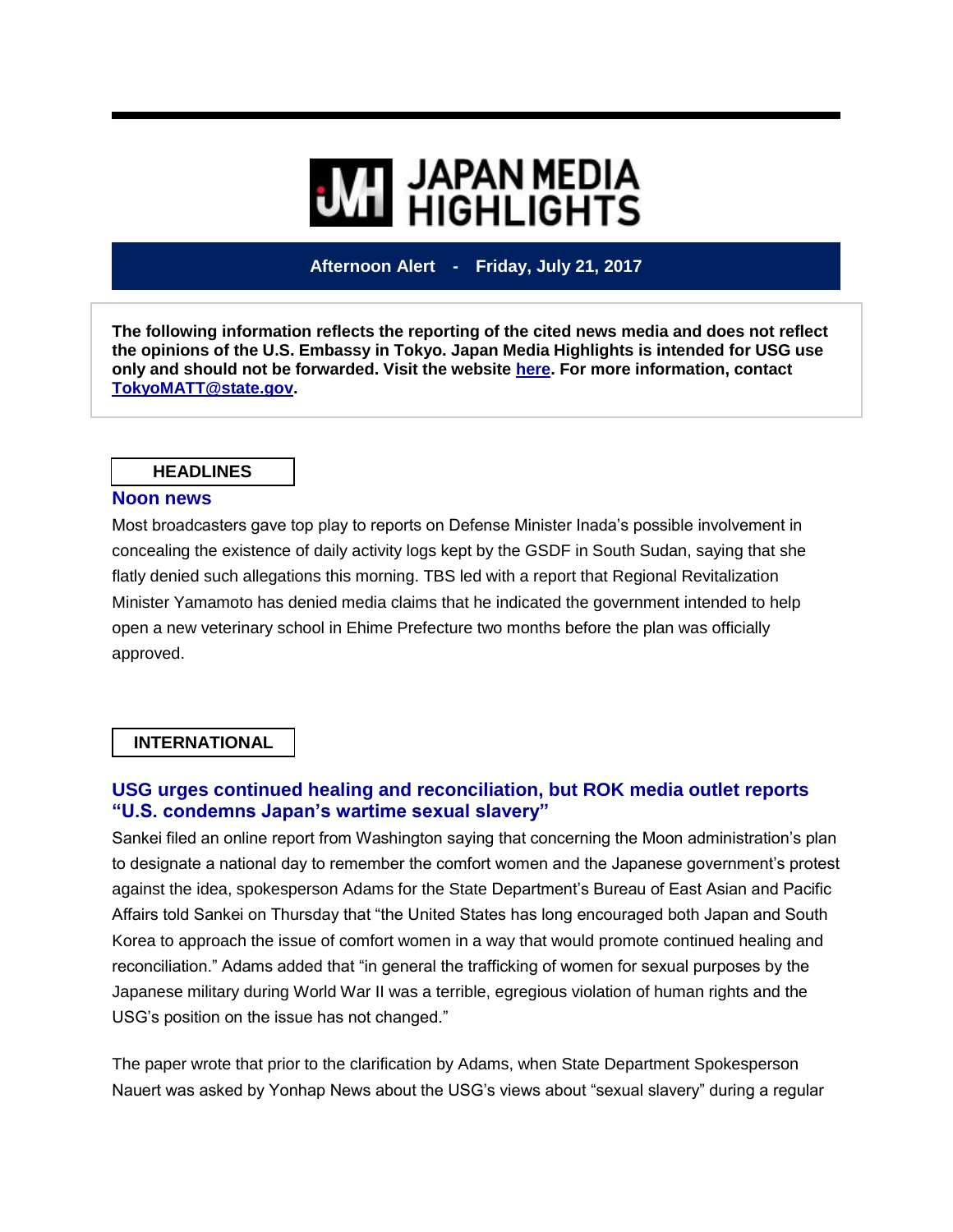press briefing on Thursday, she said that the U.S. condemns it, adding that this is a very sensitive matter. Yonhap reported on the remarks by Nauert by saying that "the U.S. condemned Japan's wartime sexual slavery." Sankei asked the State Department to confirm the remarks by Nauert because the Yonhap report could be interpreted to mean that the USG acknowledged that the comfort women were sex slaves. Adams then responded to Sankei's inquiry.

Sankei noted that Prime Minister Abe described the comfort women as having "experienced immeasurable pain and suffering as a result of victimization due to human trafficking" at a joint press conference with President Obama in April 2015. The paper speculated that Abe's remarks were probably intended to draw a line between the GOJ's position and the allegation that the Imperial Japanese Army "carted off" the women.

#### **PM Abe's aide to visit U.S. from July 24 to 28**

Jiji Press reported on a GOJ announcement today that Katsuyuki Kawai, Special Adviser to Prime Minister Abe, will visit the U.S. from July 24 to 28 to exchange views with U.S. government officials and members of Congress on such issues as North Korea's nuclear and missile programs.

#### **President Trump's remark that Akie Abe doesn't speak English causes stir**

NHK reported this morning that President Trump, who was seated next to Prime Minister Abe's wife Akie during the G20 summit dinner earlier this month, told The New York Times in an interview that Mrs. Abe does not speak English. The President reportedly said: "I was seated next to the wife of Prime Minister Abe...and she's a terrific woman but doesn't speak English." When asked whether she speaks any English at all, the President reportedly said: "Like, not 'hello'....It would have been tough without an interpreter." The network said U.S. media questioned the President's remarks, pointing out that Akie Abe delivered a speech in English in New York in 2014. The network added that some media are speculating that she pretended not to understand English in order to avoid having a conversation with President Trump. Commercial networks, as well as Nikkei, Sankei, Asahi, and Mainichi carried similar stories.

- [Commentary: Half year in office, Trump struggles to deliver, lowers U.S.](https://jmh.usembassy.gov/2017072187821/)  [standing](https://jmh.usembassy.gov/2017072187821/) (Kyodo News)
- [Commentary: World adjusting to Trump impact](https://jmh.usembassy.gov/2017072187858/) (Nikkei Asian Review)
- [Russia denies blocking Hokkaido mayor's entry to disputed isles](https://jmh.usembassy.gov/2017072187910/) (Kyodo News)

• [Japan farm minister eager to hold regular talks with Chinese counterpart](https://jmh.usembassy.gov/2017072187903/) (Kanagawa Shimbun)

- [JBIC, Japan megabanks to co-finance hospital in Turkey](https://jmh.usembassy.gov/2017072187889/) (Sankei)
- [Japan protests to S. Korea over "comfort women" memorial day creation](https://jmh.usembassy.gov/2017072187852/) (Kyodo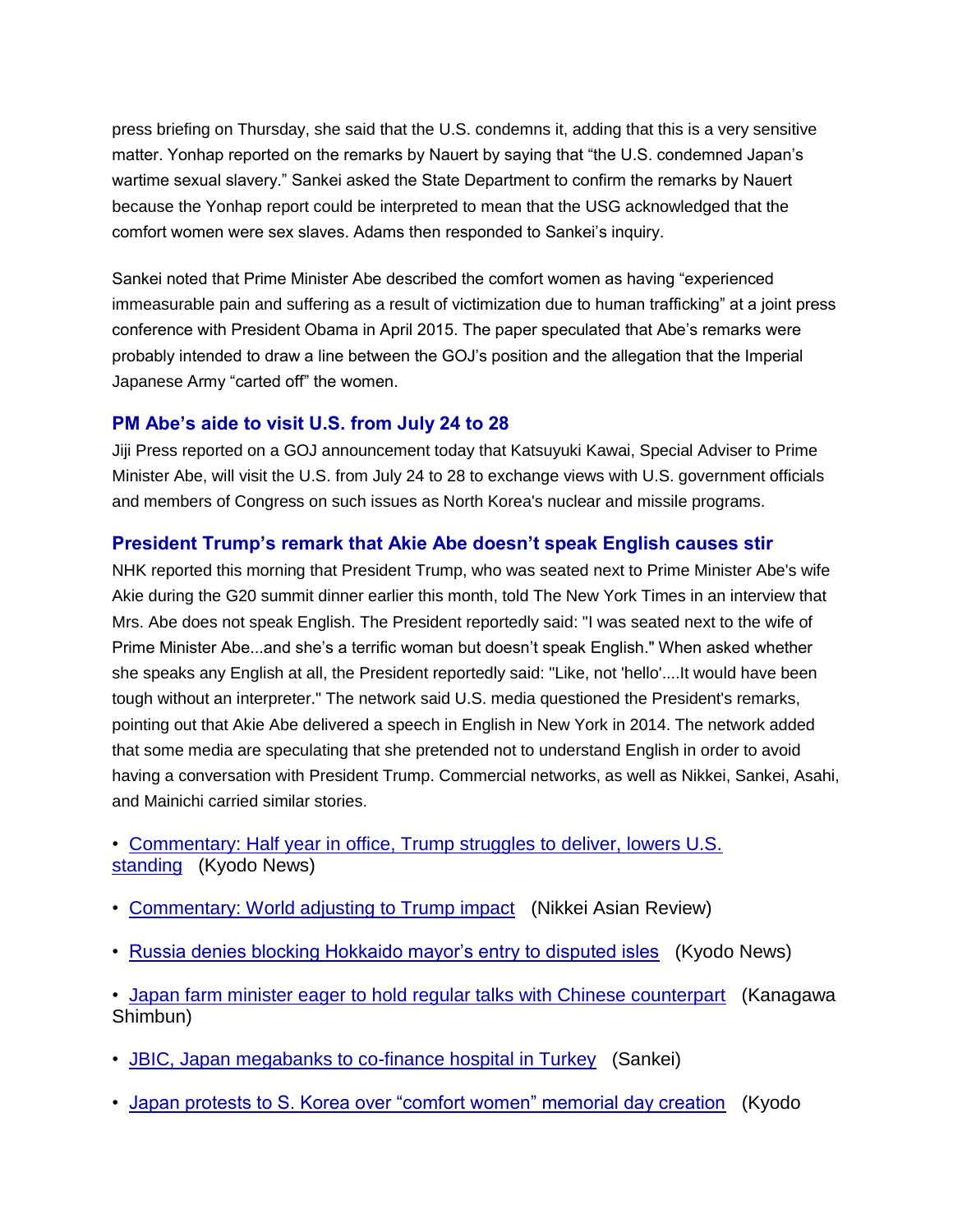#### News)

**ECONOMY**

- [Trump pressed Abe to open up auto market at G-20](https://jmh.usembassy.gov/2017072187847/) (Nikkei Asian Review)
- [Labor shortage poses challenge to Japan's economic growth: report](https://jmh.usembassy.gov/2017072187909/) (Kyodo News)

• [Labor shortage can help Japan beat deflation: government report](https://jmh.usembassy.gov/2017072187911/) (Nikkei Asian Review)

- [Keidanren holds summer forum on trade policy, constitution](https://jmh.usembassy.gov/2017072187900/) (Tokyo Shimbun)
- [BOJ further delays timing of achieving 2% inflation, maintains policy](https://jmh.usembassy.gov/2017072187845/) (Kyodo News)

• [Atomic Energy Commission stresses need to secure stable use of nuclear](https://jmh.usembassy.gov/2017072187893/)  [power](https://jmh.usembassy.gov/2017072187893/) (Asahi)

• [Gov't starts spending billions for TPP accord not yet in force](https://jmh.usembassy.gov/2017072187825/) (Nikkei)

• [Rokkasho reprocessing plant to cost 1.3 trillion yen more than previous gov't estimate](https://jmh.usembassy.gov/2017072187878/) (Mainichi)

# **POLITICS**

- [Prime minister's schedule on July 20](https://jmh.usembassy.gov/2017072187849/) (Nikkei)
- [Komeito seeks to mend ties with Kantei after](https://jmh.usembassy.gov/2017072187856/) rift in Tokyo assembly election (Nikkei)
- [Distance from Abe \(6\): Abe, Koizumi size each other up](https://jmh.usembassy.gov/2017072187819/) (Nikkei)
- Distance from Abe (7): How [long can Nikai and Abe stay in sync?](https://jmh.usembassy.gov/2017072187901/) (Nikkei)

• [Interview with LDP's Ishiba on Abe's power, cabinet reshuffle, constitutional](https://jmh.usembassy.gov/2017072187877/)  [revision](https://jmh.usembassy.gov/2017072187877/) (Mainichi)

- [Constitution should enshrine civilian control of SDF: LDP vice pres.](https://jmh.usembassy.gov/2017072187820/) (Kyodo News)
- [Editorial: Inada must clarify involvement regarding hidden SDF logs](https://jmh.usembassy.gov/2017072187837/) (The Mainichi)
- [Predicting the cabinet for PM Abe to recover from setbacks](https://jmh.usembassy.gov/2017072187894/) (Shukan Toyo Keizai)
- [Cartoon: Pursuing Inada](https://jmh.usembassy.gov/2017072187866/) (Asahi)
- [Cartoon: Kake Gakuen scandal](https://jmh.usembassy.gov/2017072187864/) (Mainichi)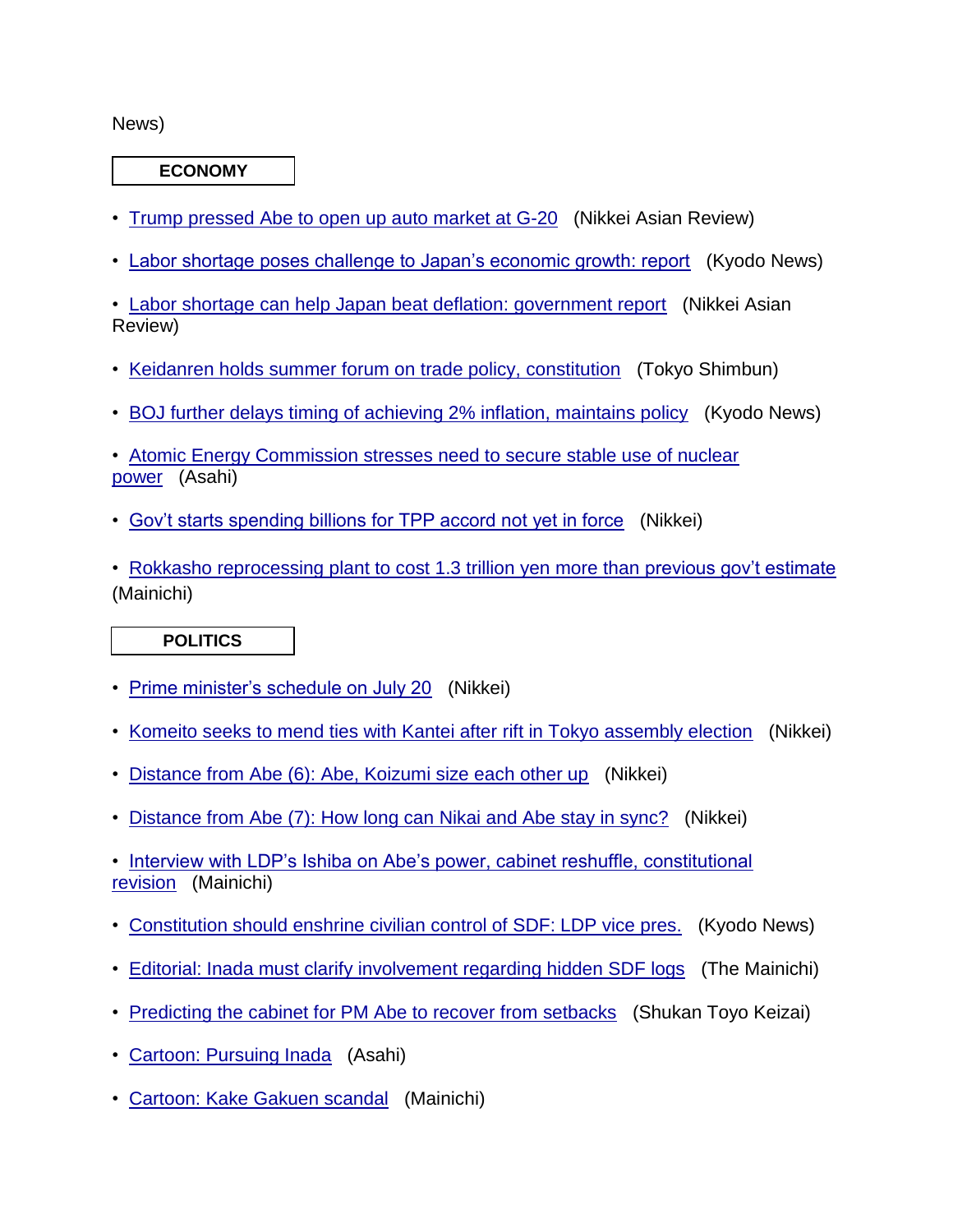- [Nagashima and Matsuzawa may tie up with Koike if she forms new party](https://jmh.usembassy.gov/2017072187846/) (Yomiuri)
- [Seven political parties receive 8 billion yen in subsidies](https://jmh.usembassy.gov/2017072187848/) (Sankei)

**SCIENCE**

• [Coral reef cover has declined dramatically in Okinawan waters, Environment](https://jmh.usembassy.gov/2017072187861/)  [Ministry](https://jmh.usembassy.gov/2017072187861/) (Nikkei)

# **SOCIETY**

# **Abused children unable to return home from hospital**

NHK's "Close-up Gendai+" reported that the number of child abuse cases in Japan is rising and many children who are admitted to the hospital because of parental abuse are forced to stay there even after they recover because they have nowhere to go. Some of these children have been hospitalized for as long as nine months. The program said although such children usually return to their parents or are placed in foster homes or orphanages, the network found that there were 356 children in 2015 and 2016 who could not immediately be discharged from the hospital. Some hospitals have been unable to treat other children in need of medical care because they had to take care of such children. The program said one of the reasons for this phenomenon is that child consultation centers, which work as mediators between children and parents, foster parents, and orphanages, are understaffed. The program also pointed to a shortage of foster homes and orphanages in Japan.

- [45% of women feel "men treated better at workplace," survey](https://jmh.usembassy.gov/2017072187880/) (Tokyo Shimbun)
- [LGBT books targeting elementary school students grab spotlight](https://jmh.usembassy.gov/2017072187842/) (Kyodo News)
- [Japan life expectancy up 4 yrs over past 25 yrs, regional gap widens](https://jmh.usembassy.gov/2017072187843/) (Kyodo News)

# **SECURITY**

# **U.S. service member in Okinawa arrested on assault charge**

Asahi reported online that the Okinawa police arrested an airman at Kadena AB today on the charge of assault, explaining that the 21-year-old service member allegedly injured a local female by punching her in the face several times in the restroom of a night club in Okinawa city at around 2 a.m. Friday. The suspect has reportedly denied the charge by saying that the allegation is not true.

NHK Okinawa's website also ran a story on the incident, quoting the suspect as telling the police: "I didn't touch the woman." The report added that the airman apparently violated the USFJ liberty policy that prohibits being out from 1 a.m. to 5 a.m.